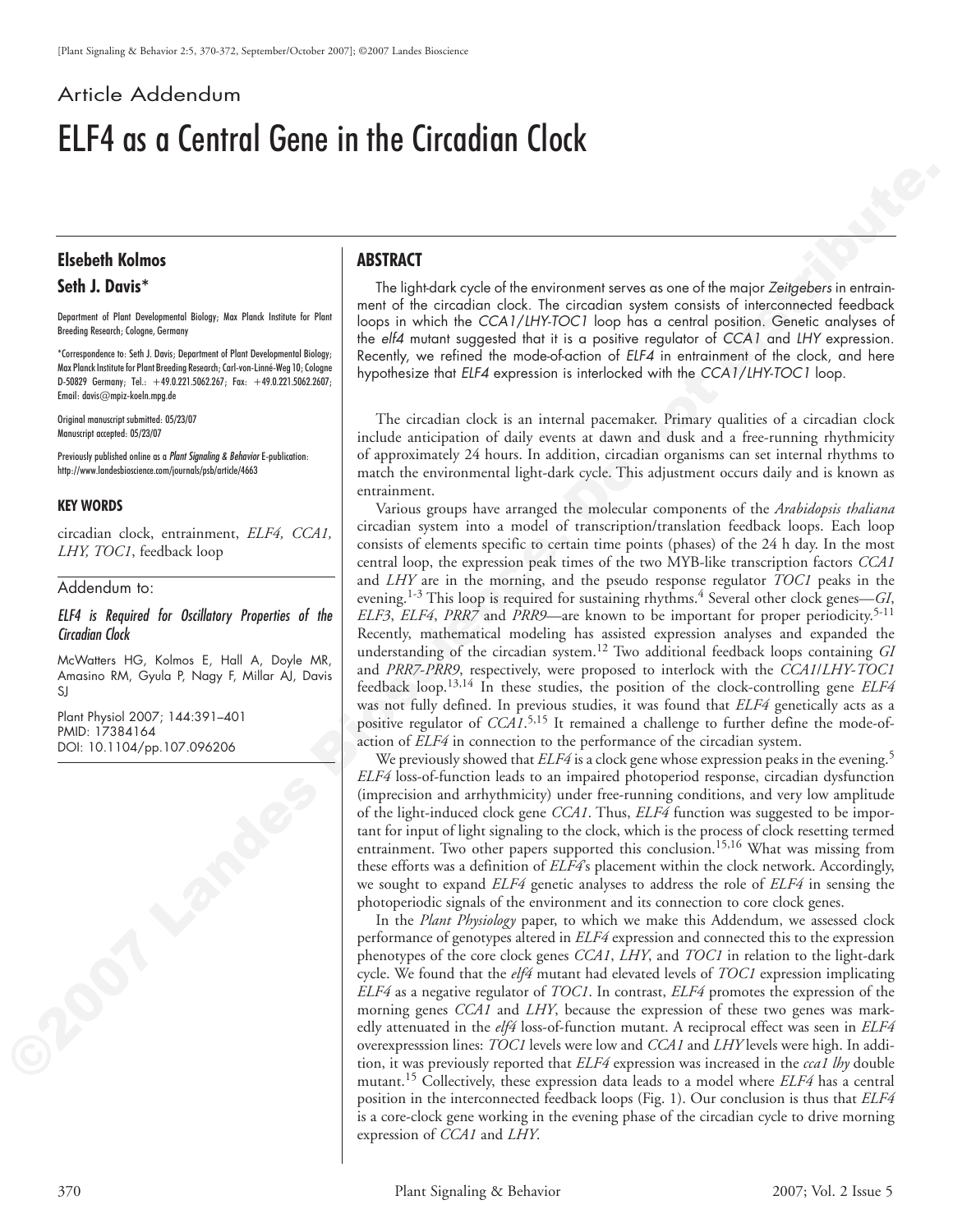The interrelationship between *ELF4* and *TOC1* is still unclear, but as both are evening genes, they appear to act coordinately to control the clock. Under light-dark cycles, we found an early phase of *ELF4* expression in the *toc1* mutant, in agreement with the short-period phenotype of *toc1*. The mean expression level of *ELF4* under a diurnal cycle was unaltered in *toc1*. We hypothesize that *ELF4* expression would eventually dampen in *toc1* lines subjected to an extension of light period, as was seen for *ELF4* expression in the *cca1 lhy* mutant.15 Thus, it is likely that core-oscillator genes are all codependent. Here, we suggest that *ELF4* is a "full" component of the central-clock machinery. That said, reporter levels driven by the *ELF4* promoter in the *elf4* mutant lead to mean levels of expression. Why *ELF4* is not in an autoregulatory loop to regulate its own overall expression level is an open question. As well, the transcripts of *ELF4* and *TOC1* both dampen in constant darkness and thus how evening genes are required for rhythm persistence in the absence of their transcript accumulation is unknown. We note that the *TOC1* profile has a bimodal peak, but *ELF4* does not.<sup>2,5</sup> Therefore, we wonder if circadian-controlling differences exist in the fine structure of *TOC1* and *ELF4* rhythmic expression.

The importance of *ELF4* activity in the circadian clock was corroborated by expression phenotypes under light-dark cycles (diurnal conditions). In contrast to wild type, the promoter: luciferase profiles in *elf4* were driven by "lights on" and "lights off." Furthermore, *elf4* lost anticipation of the phase of the environmental light-dark cycle and displayed an unusual, fast-resetting behavior after a simulated "jet lag." The light-induced peaks of *CCA1* and *LHY* expression can directly explain these diurnal patterns of gene expression in *elf4* confirming the position of *ELF4* in the central loop of the clock. In addition, the rhythm of gene expression of several clock markers in an *ELF4*-overexpression genotype displayed a long period. This suggests to us that *ELF4* functions in a dose-dependent manner as a repressor of periodicity. This overexpression-phenotype is remarkably different from that seen in other clock-gene overexpression lines (e.g., *CCA1‑ox*, *lhy‑1* and *TOC1‑ox*),13,17,18 and might indicate differences in post-translational performance among the central clock elements.

under A dimit of the symmetric in an<br>'10 start and the symmetric in a symmetric dimension of the symmetric interest of<br>the symmetric interest in a symmetric interest of the symmetric interest interest interest<br>interest in Analysis of overexpression lines has been supplemented by loss-of-function studies and it was found that mutations in the clock-oscillator genes differ in phenotype (arrhythmicity vs. short period). $2,19$  Notably, when released into continuous light, the clock does not arrest in the *cca1 lhy* double, and in the *elf4* single mutant, there is no arrest until after a half-full circadian cycle.<sup>5,19</sup> This can be interpreted as that other "cogwheels" of the clock continue for a limited period of time when one wheel is blocked. Our idea is that *ELF4* function is analogous to an hourglass, where the oscillator stops after a fixed amount of time (after 12 h, subjective dusk) in absence of *ELF4* activity. Subsequently, the clock enters an arrhythmic state where the amplitude of output rhythms is lost, and this is probably due to the low levels of *CCA1* and *LHY* expression in *elf4*. An unknown factor (*X*) was modeled to function as an inducer of *CCA1* and *LHY* expression.<sup>12,13</sup> Further studies are needed to elucidate whether *ELF4* possess some features of *X* (e.g., the effect of TOC1 on *ELF4*).

Various studies implicate ELF4 in distinct input nodes of light signaling to the oscillator. In an earlier report, increased *ELF4* expression was found in the *elf3* mutant and therefore *ELF3* was defined as a negative regulator of *ELF4* expression.15 We found that the *elf4* mutant had a minor role in gating the acute induction of *CAB* expression, and this was around subjective dusk. This means that



Figure 1. *ELF4* in the three‑loop model of the circadian clock. *ELF4* expression is interlocked with the *CCA1*/*LHY*‑*TOC1* loop in the three‑loop model of the central circadian network.13,14

both *ELF3* and *ELF4* have roles in controlling light input to the clock.20 Similarly, *elf4* arrhythmicity is evident under all wavelengths of light (McWatters H, unpublished), supporting the concept of *ELF4* in both light signaling and in entrainment. Furthermore, *ELF4* acts predominantly in response to the light-dark *Zeitgeber*, as *elf4* mutants can entrain (albeit weakly) to temperature cycles. Temperature as an entrainment cue remains to be tested for many of the clock genes. *PRR7* and *PRR9* have been found to mediate in temperature signaling to the clock, $21$  and in another aspect of clock buffering, *CCA1* and *LHY* were found to participate in specific roles of temperature compensation.22 The poor free-running rhythm of *elf4* after entrainment to temperature cycles indicates that more is yet to be learned about the role of *ELF4* in perception of environmental *Zeitgeber* signals.

The timing of dawn and dusk, which predictably fluctuates in most environments over the year, represents the fixed points for clock entrainment. We provided results supporting the idea that *ELF4* has a central function in the circadian clock and in day-length perception. In future studies, the post-translational relationship among and within the CCA1/LHY-TOC1/ELF4 loops should be explored in order to gain a more detailed view of the feedback mechanism of the circadian clock.

#### **References**

- 1. Schaffer R, Ramsay N, Samach A, Corden S, Putterill J, Carre IA, Coupland G. The *late elongated hypocotyl* mutation of *Arabidopsis* disrupts circadian rhythms and the photoperiodic control of flowering. Cell 1998; 93:1219-29.
- 2. Strayer C, Oyama T, Schultz TF, Raman R, Somers DE, Mas P, Panda S, Kreps JA, Kay SA. Cloning of the *Arabidopsis* clock gene *TOC1*, an autoregulatory response regulator homolog. Science 2000; 289:768-71.
- 3. Wang ZY, Tobin EM. Constitutive expression of the *CIRCADIAN CLOCK ASSOCIATED 1* (*CCA1*) gene disrupts circadian rhythms and suppresses its own expression. Cell 1998; 93:1207-17.
- 4. Ding Z, Davis SJ. A complex genetic interaction between *Arabidopsis thaliana TOC1* and *CCA1*/*LHY* in driving the circadian clock and in output regulation. Genetics 2007, doi: 10.1534/genetics.107.072769.
- 5. Doyle MR, Davis SJ, Bastow RM, McWatters HG, Kozma-Bognar L, Nagy F, Millar AJ, Amasino RM. The *ELF4* gene controls circadian rhythms and flowering time in *Arabidopsis thaliana*. Nature 2002; 419:74-7.
- 6. Fowler S, Lee K, Onouchi H, Samach A, Richardson K, Morris B, Coupland G, Putterill J. *GIGANTEA*: A circadian clock-controlled gene that regulates photoperiodic flowering in *Arabidopsis* and encodes a protein with several possible membrane-spanning domains. EMBO J 1999; 18:4679-88.
- 7. Hicks KA, Albertson TM, Wagner DR. *EARLY FLOWERING3* encodes a novel protein that regulates circadian clock function and flowering in *Arabidopsis*. Plant Cell 2001; 13:1281-92.
- 8. Hicks KA, Millar AJ, Carre IA, Somers DE, Straume M, Meeks-Wagner DR, Kay SA. Conditional circadian dysfunction of the *Arabidopsis early‑flowering 3* mutant. Science 1996; 274:790-2.